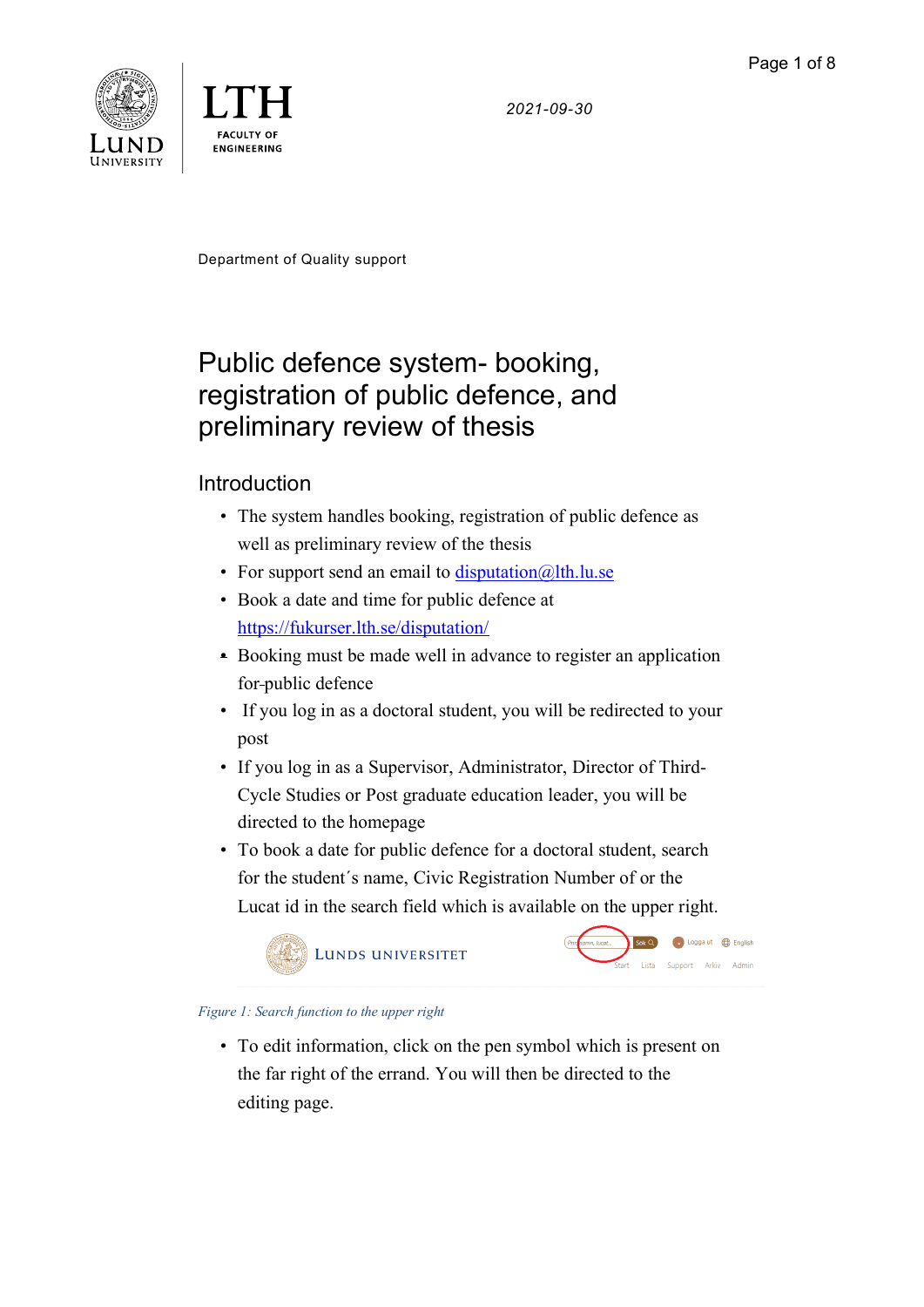# Booking

| Booking <b>DOOOOO</b>                                                                                                                                                                                                                                                                       |                 |                          |  |  |
|---------------------------------------------------------------------------------------------------------------------------------------------------------------------------------------------------------------------------------------------------------------------------------------------|-----------------|--------------------------|--|--|
| <b>NAME</b>                                                                                                                                                                                                                                                                                 | <b>SUBJECT</b>  | <b>DEPARTMENT</b>        |  |  |
| Book a defence.                                                                                                                                                                                                                                                                             |                 |                          |  |  |
| Important: Decision on temporary rules for the public defences at LTH because of corona virus is available at<br>http://www.lth.se/fileadmin/lth/anstallda/Beslut on tillfaelliga regler foer disputation vid LTH English NT version 2.pdf<br><b>Student identification number</b><br>Phone |                 |                          |  |  |
| Date of notification (spikning)                                                                                                                                                                                                                                                             | Date of defence | AM/PM<br><b>同</b> Choose |  |  |
| Principal supervisor                                                                                                                                                                                                                                                                        |                 |                          |  |  |

Check that the main supervisor and the assistant supervisor's information are correct. It is mandatory to fill in the Lucat box for LU employees. Press the search button and there will be suggestions for people. Select the one that is current

| Lucat | Academic title | First name         | Last name |
|-------|----------------|--------------------|-----------|
|       |                |                    |           |
| Mail  |                | <b>Affiliation</b> |           |
|       |                |                    |           |

#### Assistant supervisors

| Lucat | Academic title | First name         | Last name |          |
|-------|----------------|--------------------|-----------|----------|
|       |                |                    |           |          |
| Mail  |                | <b>Affiliation</b> |           |          |
|       |                |                    |           | 8-Remove |

#### Administrators

A list of administrators who are authorized to administer postgraduate education at the department is displayed. If it is another employee besides the one on the list who is to receive information, you have the opportunity to add these. This is done by entering the name of the employee in the Lucat search box, and the relevant suggestions for people are retrieved. Select the most suitable one and all data is retrieved automatically.

| Ladok-administrators for this course: | and |
|---------------------------------------|-----|
| 음+ Add administrator                  |     |
| <b>Book and mail</b>                  |     |

*Figure 1: Book a date for public defence and send an email*

• Fill in all information and click on "Book and mail".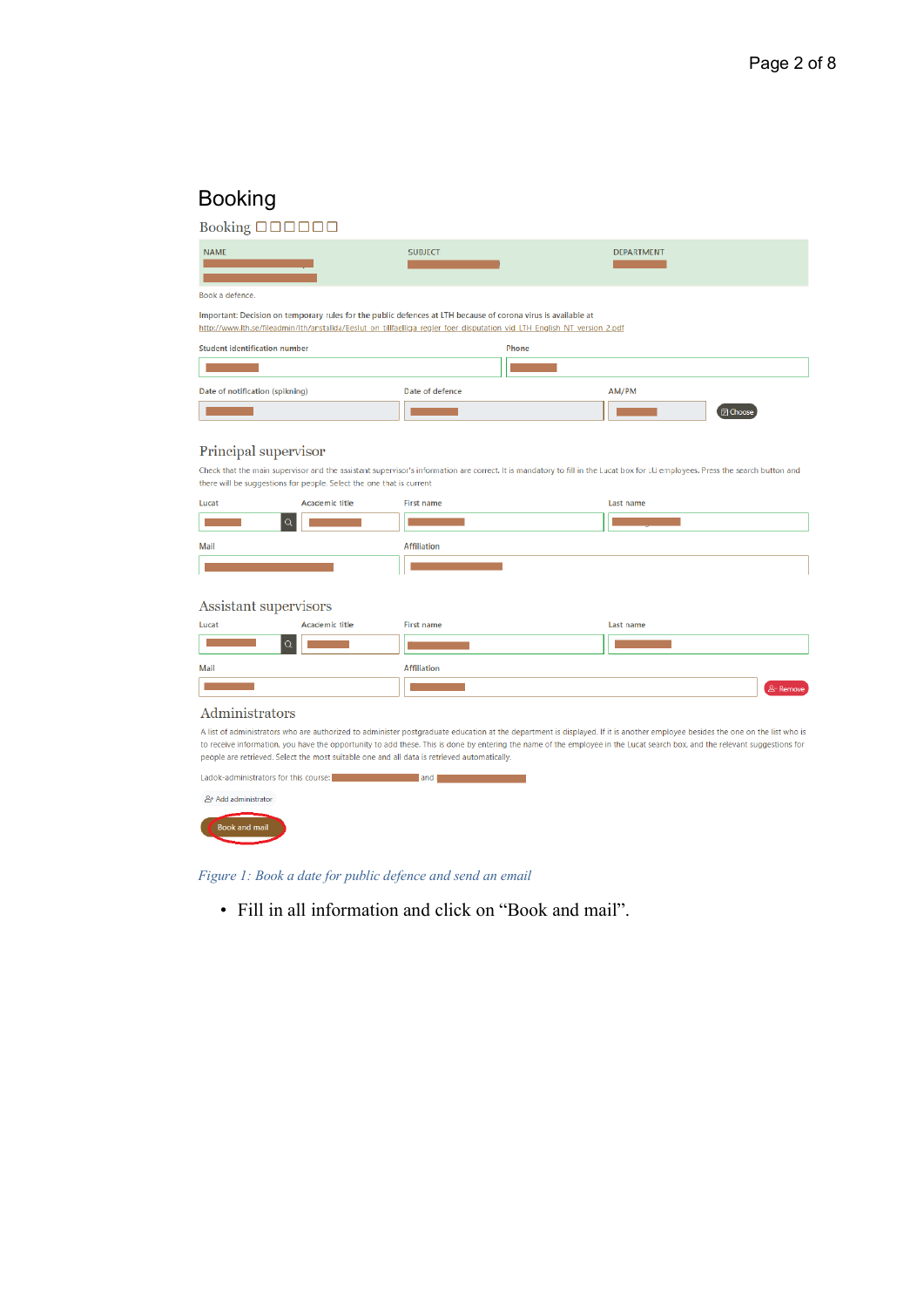# Registration of application for public defence

| Application $\blacksquare \square \square \square \square$ |                                                                                                                                                                                                                                                                                                                    |                                                                                              |
|------------------------------------------------------------|--------------------------------------------------------------------------------------------------------------------------------------------------------------------------------------------------------------------------------------------------------------------------------------------------------------------|----------------------------------------------------------------------------------------------|
| <b>NAME</b>                                                | <b>SUBJECT</b>                                                                                                                                                                                                                                                                                                     | <b>DEPARTMENT</b>                                                                            |
| PRINCIPAL SUPERVISOR                                       | <b>ASSISTANT SUPERVISORS</b>                                                                                                                                                                                                                                                                                       | <b>DATE OF DEFENCE</b><br>DATE OF NOTIFICATION (SPIKNING)<br><b>LAST DATE OF APPLICATION</b> |
| the application is then created.                           | Send in an application for a defence. You can save and come back before submitting it. When all the information is filled in click on "Applicate and mail". A pdf version of                                                                                                                                       |                                                                                              |
| Save                                                       | To print the application: On the start page, search for the specific errand and click on the drop down button to the far right. Under documents, a pdf version of the<br>application is available for printing. A signed application should be sent to: LTH Kansli, Public defence, Internal mailing (HS) code 55. | Applicate and mail                                                                           |

*Figure 2: Fill in the application*

- Note: to register an application, a date for public defence must be booked well in advance.
- Fill in the form and attach the necessary documents.
- All information does not have to be filled on at once. You can "Save" the form and fill in the rest later.
- When all the information is filled in, click on "Applicate and mail".

# Printing the application

| <b>Export</b>                          | Upcoming public defences                                |                                                                                  |                  |                 | Filter                     |    |           |
|----------------------------------------|---------------------------------------------------------|----------------------------------------------------------------------------------|------------------|-----------------|----------------------------|----|-----------|
| $\Rightarrow$ Days                     | $\doteq$ Name                                           | ♦ Student identification number                                                  | $\doteq$ Subject | $\doteq$ Status |                            |    | $\circ$ . |
|                                        |                                                         |                                                                                  |                  | <b>RADOO</b>    | <b>Application (Check)</b> | 12 | $\circ$   |
| <b>Defence</b><br>contact  <br>Subject | Date of notification (spikning)<br>Ladok Production [7] | documents Application (sy Application (en) Minutes of prepatory meeting (sy) and |                  |                 |                            |    |           |

#### *Figure 3: Printing the application*

- You will then be returned to the list with upcoming public defences. In the row with the current errand, there is a triangle symbol to the right.
- Click on the triangle to access the pdf version of the form and print it.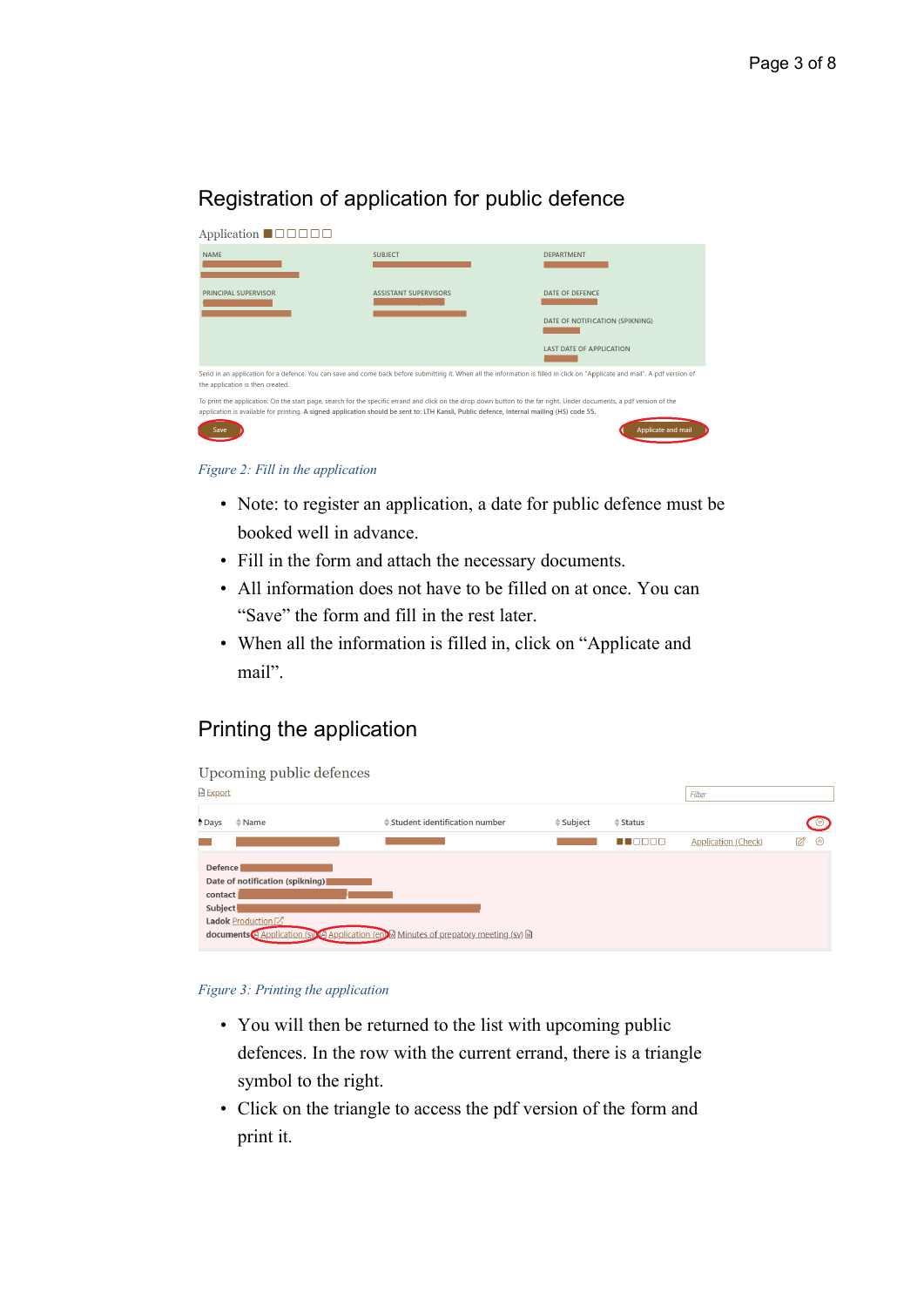• The form should be signed by the supervisor and sent to: Public defence, LTH Kansli, Internal mailing (HS) code 55.

## Preliminary Review: Distribution the thesis to the Examining committee and the external reviewer (Faculty opponent)

| Thesis (check) $\blacksquare$ $\blacksquare$ $\blacksquare$ $\blacksquare$<br><b>NAME</b> | <b>SUBJECT</b>                                                                                                     | <b>DEPARTMENT</b>                    |
|-------------------------------------------------------------------------------------------|--------------------------------------------------------------------------------------------------------------------|--------------------------------------|
|                                                                                           |                                                                                                                    |                                      |
| <b>TITLE</b>                                                                              |                                                                                                                    | <b>TYPE OF THESIS</b>                |
| PRINCIPAL SUPERVISOR                                                                      | <b>ASSISTANT SUPERVISORS</b>                                                                                       | <b>DATE OF DEFENCE</b>               |
|                                                                                           |                                                                                                                    | DATE OF NOTIFICATION (SPIKNING)      |
| Files                                                                                     | Supervisor uploads the most recent version of the thesis and sends it to faculty examiner and examining committee. |                                      |
| 図                                                                                         | Short CV of suppleant                                                                                              | 面                                    |
| 囜                                                                                         |                                                                                                                    | Ô<br>Short CV of examining committee |
| B                                                                                         | Minutes of prepatory meeting                                                                                       | $\blacksquare$                       |
| 囜                                                                                         | CV of external reviewer                                                                                            | Ò,                                   |
|                                                                                           | <b>Thesis</b>                                                                                                      | û,                                   |
| 肃                                                                                         | Authors contributions to thesis                                                                                    | 面                                    |
| Ŀ                                                                                         | Popular scientific summary                                                                                         | $\hat{\mathbb{U}}$                   |
| Drag file(s) here or click for browsing                                                   |                                                                                                                    | <b>Browse</b>                        |
| <b>A</b> Start upload                                                                     |                                                                                                                    |                                      |
| Send                                                                                      |                                                                                                                    |                                      |

#### *Figure 4:Distributing the thesis for preliminary review*

To upload the thesis and distribute from the system:

- Click on "Browse and upload the latest version of the thesis by clicking on "Start upload".
- When the file is uploaded, click on "Send." An email with guidelines for preliminary review, preliminary review form along with a link to the thesis will be sent to the external reviewer and the examining committee.
- The supervisor will receive a copy of the mail.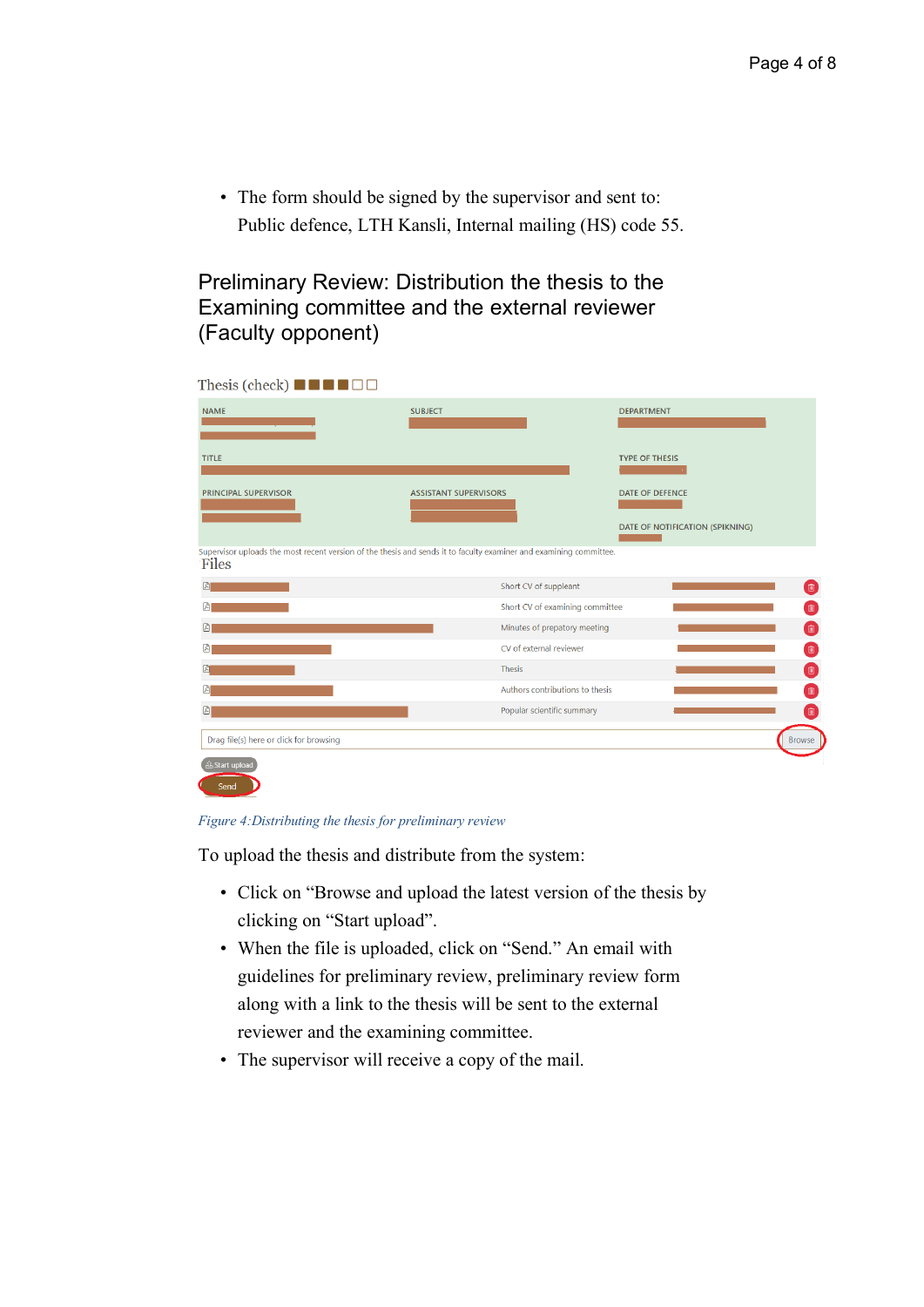# Preliminary review: Managing responses from the Examining committee and the external reviewer (Faculty opponent)

| Preview $\blacksquare$ $\blacksquare$ $\blacksquare$ $\blacksquare$ |                              |                                                      |
|---------------------------------------------------------------------|------------------------------|------------------------------------------------------|
| <b>NAME</b>                                                         | <b>SUBJECT</b>               | <b>DEPARTMENT</b>                                    |
| <b>TITLE</b>                                                        |                              | <b>TYPE OF THESIS</b>                                |
| PRINCIPAL SUPERVISOR                                                | <b>ASSISTANT SUPERVISORS</b> | DATE OF DEFENCE                                      |
| <b>EXTERNAL REVIEWER</b>                                            | <b>EXAMINING COMMITTEE</b>   | DATE OF NOTIFICATION (SPIKNING)<br><b>SUPPLEANTS</b> |
| <b>MODERATOR</b>                                                    |                              |                                                      |
|                                                                     |                              | п                                                    |

The supervisor, after receiving responses from the members of the examining committee and faculty opponent need to fill in the comments field below and upload the feedback forms if received. To upload the feedback forms, click on " Browse" fetch the form and choose "Other" from the dropdown list. If the thesis is approved click on "Approve". If the faculty opponent or the examining committee suggests against disputation, then click on "Disadvise".

| Ŀ                                                                 | Authors contributions to thesis |                  |
|-------------------------------------------------------------------|---------------------------------|------------------|
| A                                                                 | Short CV of examining committee |                  |
| 図                                                                 | CV of external reviewer         | 侖                |
| 囟                                                                 | Popular scientific summary      |                  |
| Ŀ                                                                 | Short CV of suppleant           | 喻                |
| 团                                                                 | Minutes of prepatory meeting    | 血                |
| $\sqrt{2}$                                                        | Decision                        | 间                |
|                                                                   | <b>Thesis</b>                   |                  |
| Drag file(s) here or click for browsing                           |                                 | <b>Browse</b>    |
| <b>A Start upload</b>                                             |                                 |                  |
| Comments and to be completed with<br>÷<br>∼<br>注<br>挂<br><b>S</b> |                                 |                  |
|                                                                   |                                 |                  |
| Approve                                                           |                                 | <b>Disadvise</b> |

*Figure 5: Managing responses from the reviewers*

After receiving responses from the examining Committee and the external reviewer (Faculty opponent):

- the Supervisor must enter the comments in the comments field.
- upload the feedback forms. To upload, click on "browse", fetch the form, and choose "Other" from the dropdown list. Click on "start upload".
- If the thesis is approved, click on "Approve".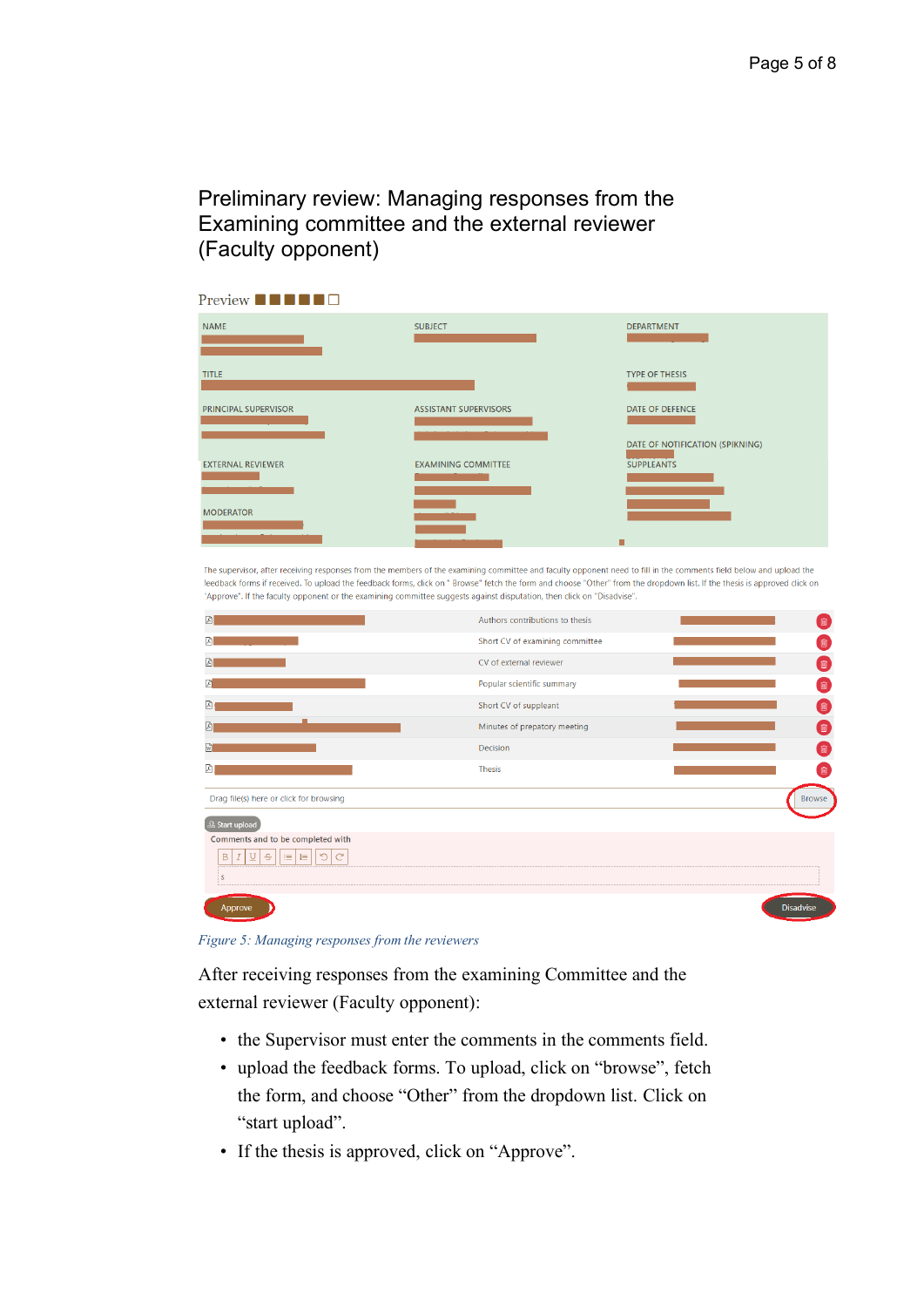• If the external reviewer or the examining committee suggest against a public defence, click on "Disadvise".

| Finished <b>NNNNNN</b>                               |                              |                                 |
|------------------------------------------------------|------------------------------|---------------------------------|
| <b>NAME</b>                                          | <b>SUBJECT</b>               | <b>DEPARTMENT</b>               |
| <b>TITLE</b>                                         |                              | <b>TYPE OF THESIS</b>           |
| <b>PRINCIPAL SUPERVISOR</b>                          | <b>ASSISTANT SUPERVISORS</b> | <b>DATE OF DEFENCE</b>          |
|                                                      |                              | DATE OF NOTIFICATION (SPIKNING) |
|                                                      |                              | <b>LAST DATE OF APPLICATION</b> |
| <b>EXTERNAL REVIEWER</b>                             | <b>EXAMINING COMMITTEE</b>   | <b>SUPPLEANTS</b>               |
| <b>MODERATOR</b>                                     |                              |                                 |
| Everything is finished and only the defence is left. |                              |                                 |

# Preliminary review: Approved

*Figure 6:Preliminary review approved*

When the supervisor clicks on "Approve"

- An e-mail will be sent to the doctoral student, supervisor, Director of Third Cycle Studies, Post graduate education leader and to administrative personnel at the department as well as LTH´s Kansli.
- the errand status will become" Finished".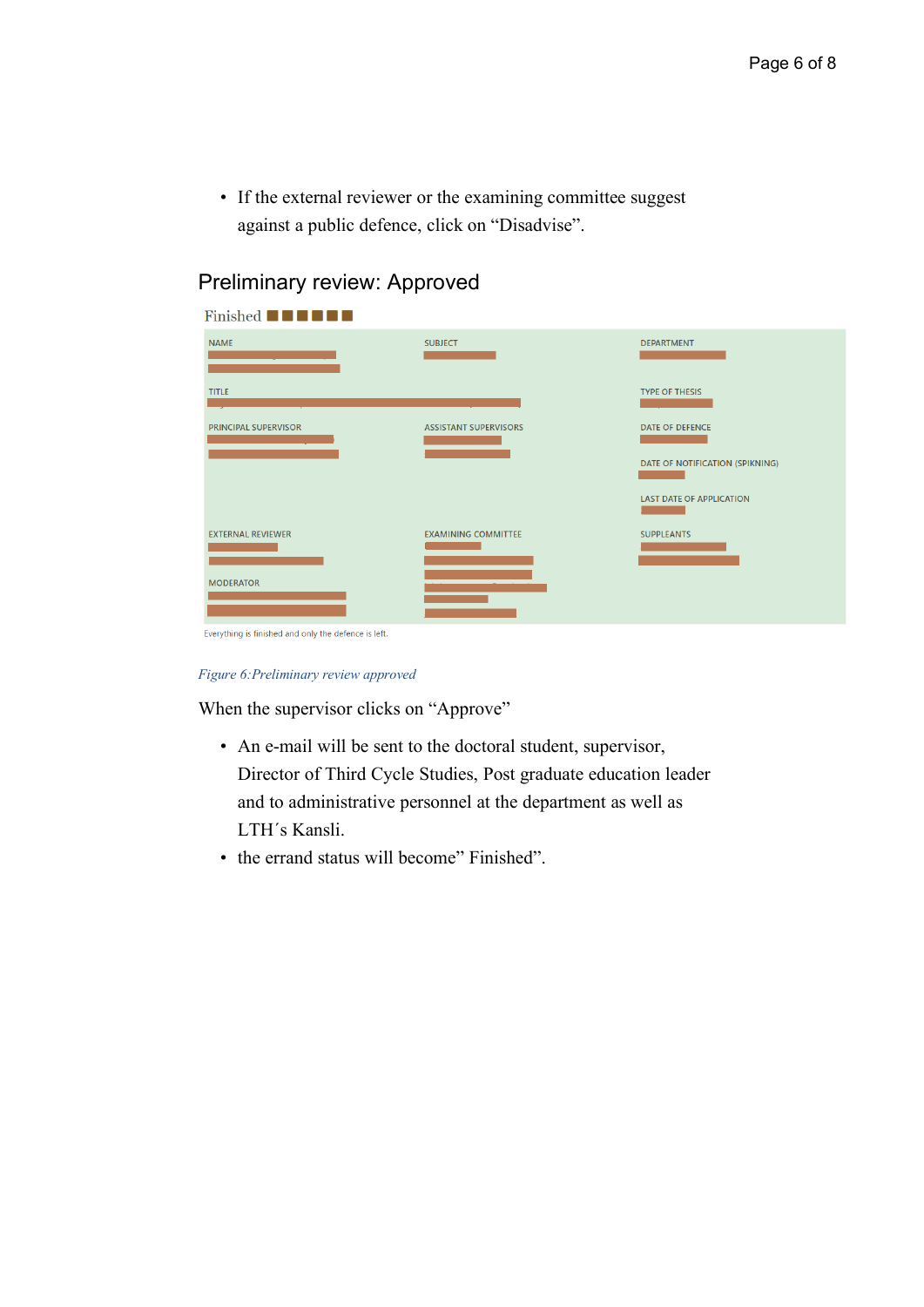### Preliminary review not approved

| Preview not approved $\blacksquare$ $\blacksquare$ $\blacksquare$ $\blacksquare$ |                                                                                                                                                                                                                                                                                                                              |                                                                                              |
|----------------------------------------------------------------------------------|------------------------------------------------------------------------------------------------------------------------------------------------------------------------------------------------------------------------------------------------------------------------------------------------------------------------------|----------------------------------------------------------------------------------------------|
| <b>NAME</b>                                                                      | <b>SUBJECT</b>                                                                                                                                                                                                                                                                                                               | <b>DEPARTMENT</b>                                                                            |
| <b>TITLE</b>                                                                     |                                                                                                                                                                                                                                                                                                                              | <b>TYPE OF THESIS</b>                                                                        |
| <b>PRINCIPAL SUPERVISOR</b>                                                      | <b>ASSISTANT SUPERVISORS</b>                                                                                                                                                                                                                                                                                                 | <b>DATE OF DEFENCE</b><br>DATE OF NOTIFICATION (SPIKNING)<br><b>LAST DATE OF APPLICATION</b> |
| <b>COMMENTS AND TO BE COMPLETED WITH</b><br>Test, test, test                     |                                                                                                                                                                                                                                                                                                                              |                                                                                              |
|                                                                                  | The examining committee or the faculty opponent advised against the dissertation. However, it is allowed to proceed with the public defence despite advised against it. The<br>decision to proceed is made, after a dialogue between the doctoral student, the main supervisor and the head of department or study director. |                                                                                              |

To proceed with the public defence click on "defend anyway".

To postpone the dissertation click on "send back". The form will then be returned to the application phase with the date of defence removed.

| Defend anyway |  |
|---------------|--|
|               |  |



#### *Figure 7: Preliminary review not approved*

When the supervisor clicks on "disadvise"

- An e-mail will be sent to the doctoral student, supervisor, Director of Third Cycle Studies, Post graduate education leader and to administrative personnel at the department as well as LTH´s Kansli.
- the errand status will become" preview not approved".

At this stage, doctoral student, supervisor, Director of third cycle studies have independently the authority to click "Defend anyway" or "Send back". When "Defend anyway" is chosen:

- An e-mail will be sent to the doctoral student, supervisor, Director of Third Cycle Studies, Post graduate education leader and to administrative personnel at the department as well as LTH´s Kansli.
- the errand status will become" Finished".